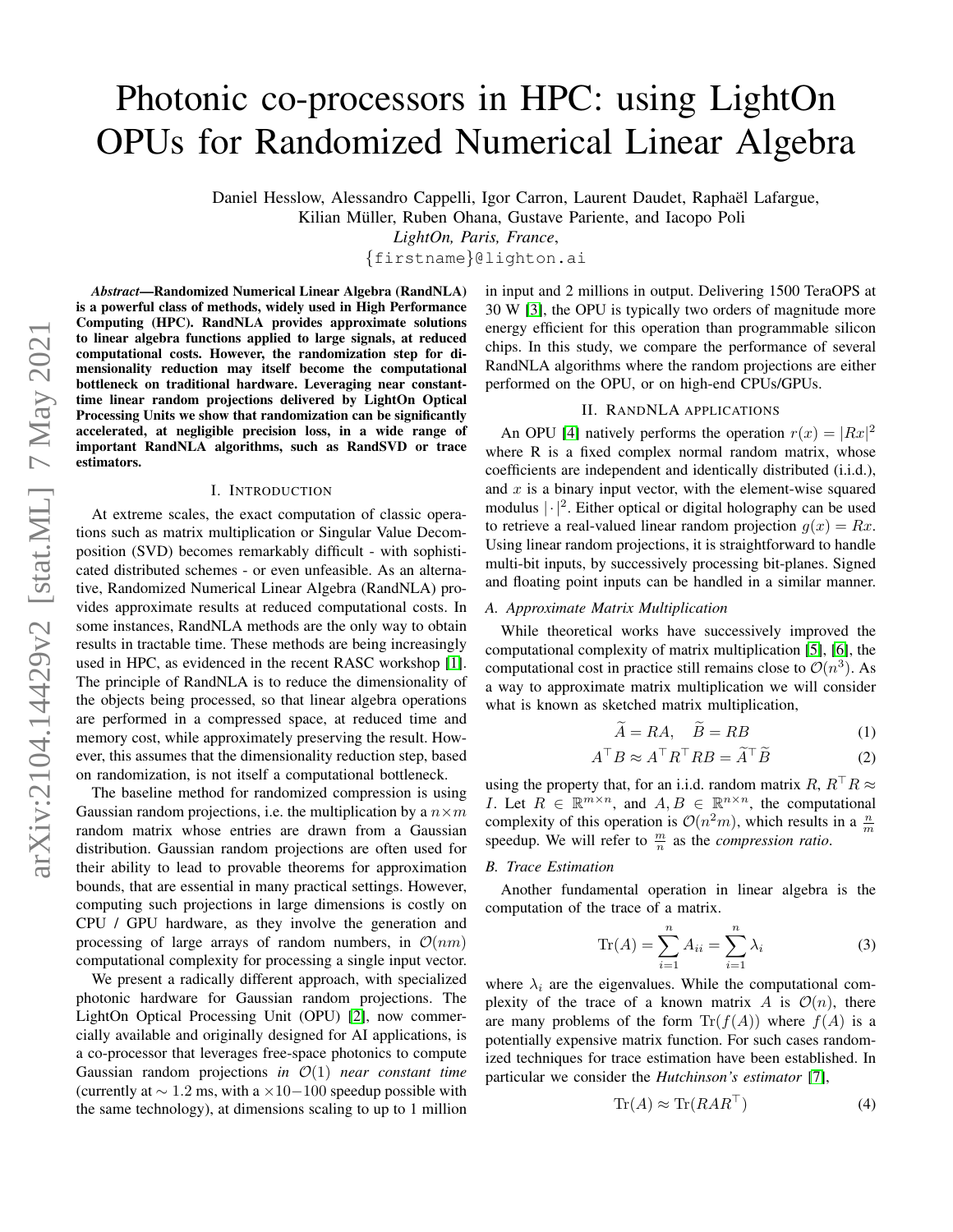

Fig. 1. Comparing the quality of the results of approximate matrix multiplication and trace estimation, triangle estimation and randomized SVD on the OPU with their numerical equivalents. We remark that the results obtained optically agree very well with the numerical results.

An application of trace estimation is the computation of triangles in a graph, that is central in complex network analysis [\[8\]](#page-1-7). This problem can be expressed as  $\text{Tr}(A^3)$  where  $A \in \mathbb{R}^{n \times n}$  is the adjacency matrix of the graph. Combining sketched matrix multiplication with Hutchinson's estimator:

$$
\text{Tr}(A^3) \approx \text{Tr}(RA^3R^{\top}) \approx \text{Tr}(RAAR^{\top}RAR^{\top}RAR^{\top}) \quad (5)
$$
  

$$
= \text{Tr}(PRAP^{\top})^3 \quad (6)
$$

$$
= \text{Tr}((RAR^{\top})^3)
$$
 (6)

Its computational cost is  $\mathcal{O}(m^3 + n)$  using constant time random projections compared to the naive  $\mathcal{O}(n^3)$ .

### *C. Randomized SVD*

Singular value decomposition (SVD) has numerous practical application throughout science and engineering. However, computing the SVD becomes prohibitively expensive as the dimensions grow large - fundamentally at least  $\mathcal{O}(m^2n)$ . Randomized SVD (RandSVD) has drastically increased the size of the matrices that can be handled [\[9\]](#page-1-8). By finding a matrix Q with m orthogonal columns such that  $A \approx QQ^{\top}A$ , the SVD can be obtained by decomposing  $Q^{\top}A$  instead of A, which can yield a considerable speedup. To obtain Q one can find the closest orthogonal matrix to AR. The full decomposition can be computed as:

$$
U\Sigma V^T = \text{SVD}(Q^\top A), \quad \text{SVD}(A) = (QU)\Sigma V^T \tag{7}
$$

## III. PERFORMANCE

We compare the OPU against an NVIDIA P100 GPU (16 GB RAM). For small random projections where input and output dimensions are smaller than  $\sim 12 \times 10^3$  it is faster to perform the random projections on the GPU. After this point the OPU can bring large speedups. For very large random projections (with input / output sizes exceeding  $7 \times 10^4$ ), which is fundamentally the target of RandNLA, the OPU is crucial as the GPU runs out of memory. Note that pre-/post-processing of the data brings a small linear  $\mathcal{O}(n)$  overhead to the OPU.

#### IV. CONCLUSION

This study demonstrates that LightOn OPUs are well suited to hybrid pipelines for HPC relying on randomized linear algebra: the OPU performs the randomization step at high



Fig. 2. Comparison of performing a linear n by n random projection on the OPU and on a NVIDIA P100 16 GB GPU.

speed and low power consumption, while standard CPU/GPU hardware operates in the compressed domain. Experimental results show that the analog nature of the OPU photonic principle does not impact the end precision, compared to full precision digital randomization. At large data sizes, offloading an operation which on traditional hardware is  $\mathcal{O}(n^2)$  onto specialized hardware producing the same computation in  $\mathcal{O}(1)$ opens many directions both for research and practical engineering applications in HPC.

#### **REFERENCES**

- <span id="page-1-0"></span>[1] A. Buluc *et al.*, "Randomized algorithms for scientific computing (RASC)," *preprint arXiv:2104.11079*, 2021.
- <span id="page-1-1"></span>[2] C. Brossollet *et al.*, "LightOn Optical Processing Unit: Scaling-up AI and HPC with a Non von Neumann co-processor," in *Proceedings of HotChips 33 (submitted)*, 2021.
- <span id="page-1-2"></span>[3] R. Ohana *et al.*, "Kernel computations from large-scale random features obtained by optical processing units," in *ICASSP*, 2020.
- <span id="page-1-3"></span>[4] A. Saade et al., "Random projections through multiple optical scattering: Approximating kernels at the speed of light," in *ICASSP*, 2016.
- <span id="page-1-4"></span>[5] V. Strassen, "Gaussian elimination is not optimal," *Numerische mathematik*, vol. 13, no. 4, pp. 354–356, 1969.
- <span id="page-1-5"></span>[6] D. Coppersmith and S. Winograd, "Matrix multiplication via arithmetic progressions," in *Proceedings of the nineteenth annual ACM symposium on Theory of computing*, 1987, pp. 1–6.
- <span id="page-1-6"></span>[7] M. F. Hutchinson, "A stochastic estimator of the trace of the influence matrix for laplacian smoothing splines," *Communications in Statistics-Simulation and Computation*, vol. 18, no. 3, pp. 1059–1076, 1989.
- <span id="page-1-7"></span>[8] S. Eubank *et al.*, "Structural and algorithmic aspects of massive social networks," in *ACM/SIAM Symposium on Discrete Algorithms*, 2004.
- <span id="page-1-8"></span>[9] N. Halko, P.-G. Martinsson, and J. A. Tropp, "Finding structure with randomness: Probabilistic algorithms for constructing approximate matrix decompositions," *SIAM review*, vol. 53, no. 2, pp. 217–288, 2011.